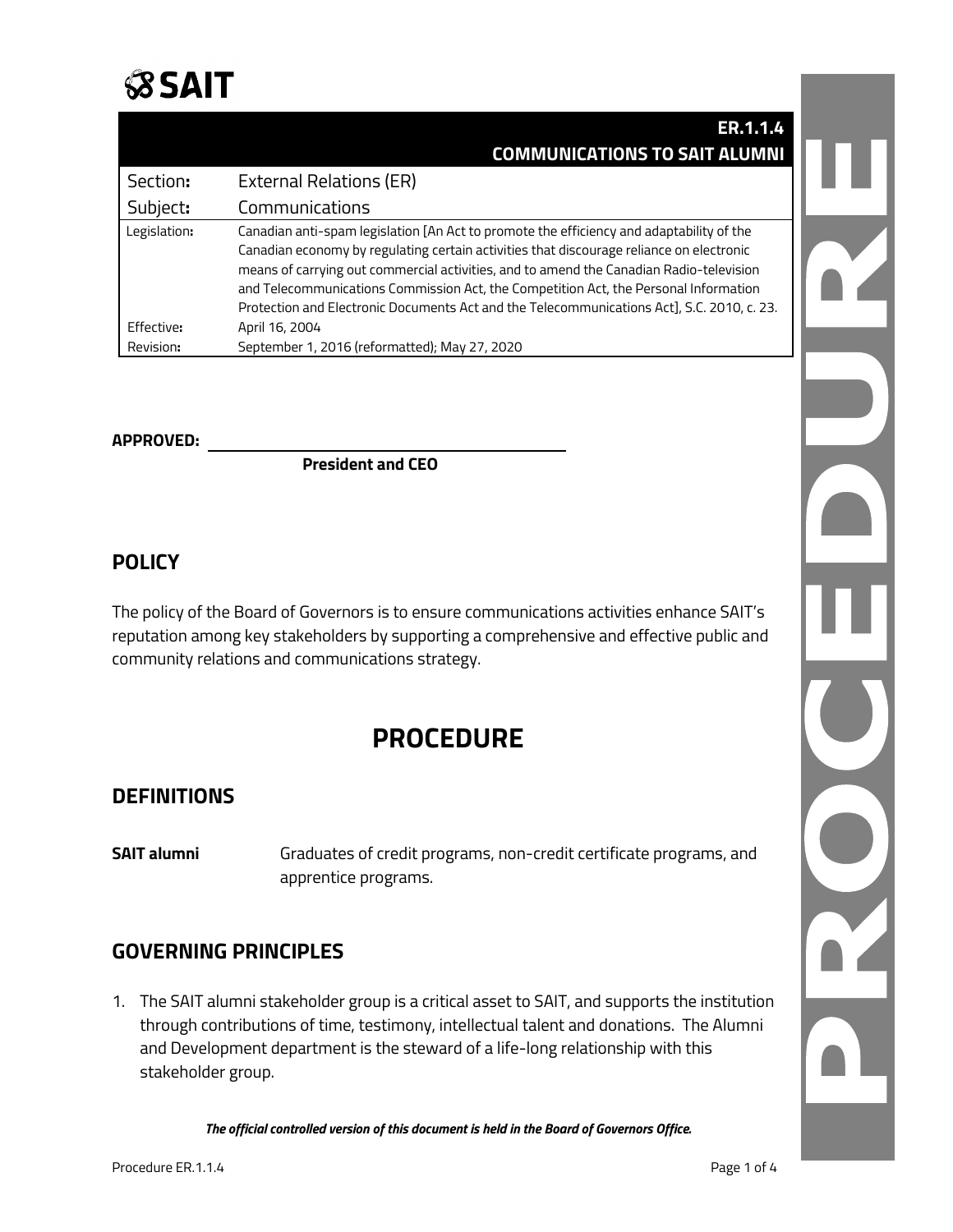# **SSAIT**

- 2. Alumni and Development facilitates communications that solicit support from this important stakeholder group. It ensures communications are accurate, relevant and aligned with SAIT's goals and priorities. It creates and manages alumni communication channels and approves the content, timing of distribution, and the persons to whom these communications are directed. The scheduling of alumni communication is vital to help prevent constituents from receiving multiple communications at one time and to avoid information fatigue or overload.
- 3. Alumni and Development strategically engages with students before they become SAIT alumni in order to establish and enhance future relationships. Thus, the student body is an alumni audience.
- 4. To ensure adherence to communications standards and best practices, Alumni and Development coordinates and approves all official communications to broad groups of alumni, donors and prospects. These communications include solicitation for support for funds, equipment or formal volunteer involvement, and communication that promotes repeat business and referrals or is aimed at elevating brand and strengthening affinity.
- 5. This procedure applies to all mass communications to alumni, including digital, written, or verbal.
- 6. Communications with employees, students or other defined audiences who may also include alumni are not subject to this procedure. For example, messaging from the Office of the Registrar or from the Marketing Department to current students is not subject to review by Alumni and Development.

### **PROCEDURE**

- 1. Requests for communication to the alumni stakeholder group must be received in writing (print or e-mail) by Alumni and Development at least 15 business days before the communication execution date.
- 2. Each request will be evaluated individually based on:
	- a) Group being communicated to (program specific, year specific, industry, etc.).
	- b) Reason for communication.
	- c) Type and nature of communication.
	- d) Context of timing and existing editorial activity.

*The official controlled version of this document is held in the Board of Governors Office.*

N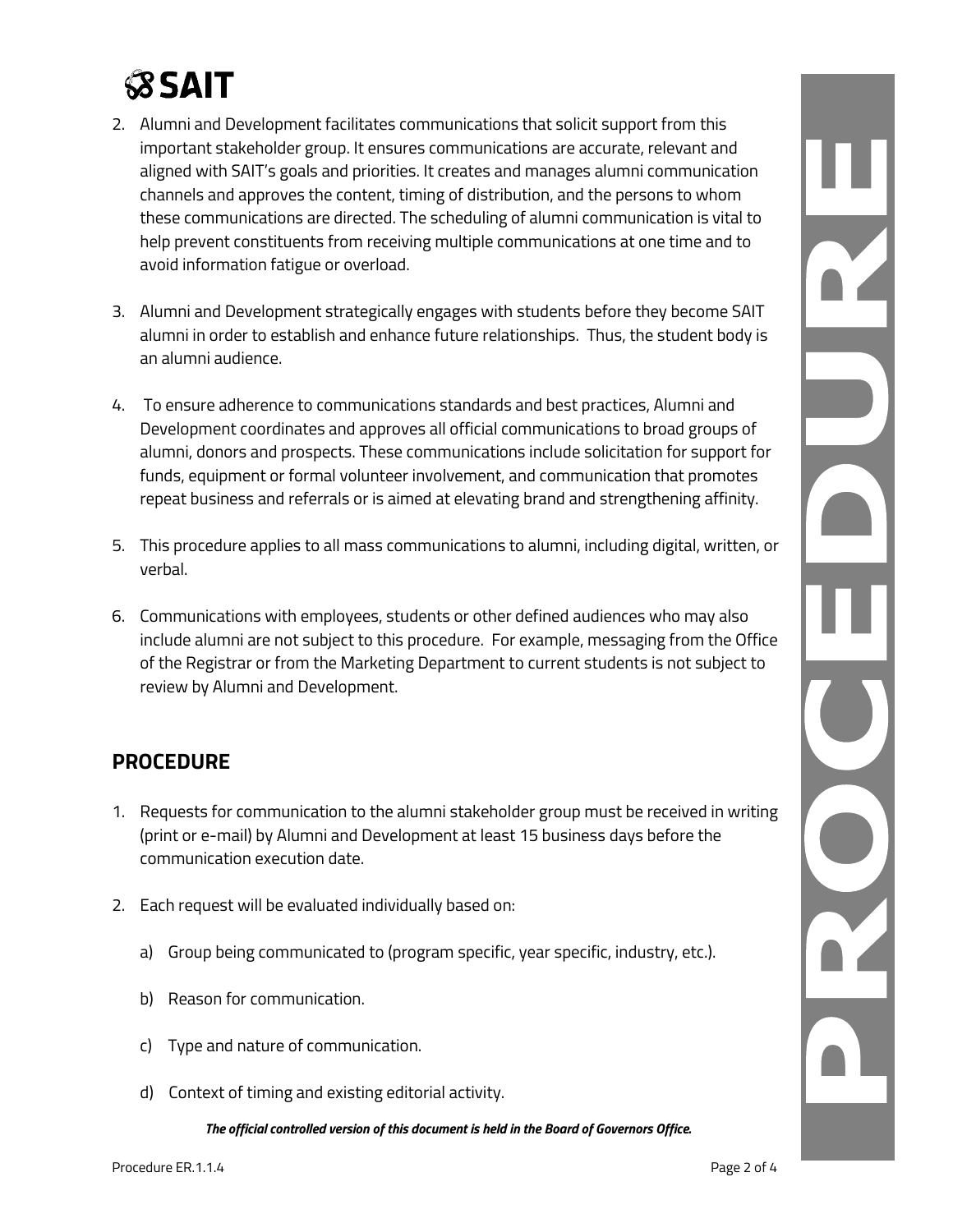

- e) Type and nature of request.
- 3. Alumni and Development will provide a response relating to the timing of communication within five business days of receiving the request. If no response is provided by Alumni & Development within five business days, the request will be elevated to the Associate Director, Alumni & Stakeholder Relations for a prompt response.
- 4. Alumni and Development will provide a response relating to content within five business days of receiving the materials (copy, audio, video, digital, imagery, etc.). If no response is provided by Alumni and Development within five business days, the request will be elevated to the Associate Director, Alumni and Stakeholder Relations for a prompt response.
- 5. Contact information will be released to schools/departments in response to requests for alumni contact lists, as follows.
	- a) Each school/department will request an updated list for each communication execution, in order to ensure list accuracy.
	- b) Schools/departments will promptly destroy lists following use and will not release information to any third-party organization without Alumni and Development's consent.
	- c) The school/department will ensure the lists it receives are controlled and managed in a way that ensures information is secure and protected, in compliance with SAIT policies and procedures relating to records management, data governance, compliance with federal anti-spam legislation, freedom of expression and protection of privacy, and acceptable use of SAIT's computing resources.
- 6. Any mail, email, text returns or bounce-backs and unsubscribe requests will be submitted to Alumni and Development, which will ensure addresses, emails, phone numbers and other contact sources including unsubscribes are updated in Banner to maintain the database integrity.
- 7. After the communications are complete, the school/department will submit a copy of the final product(s) and the final lists it used to Alumni and Development, for accurate logging in Banner.

*The official controlled version of this document is held in the Board of Governors Office.*